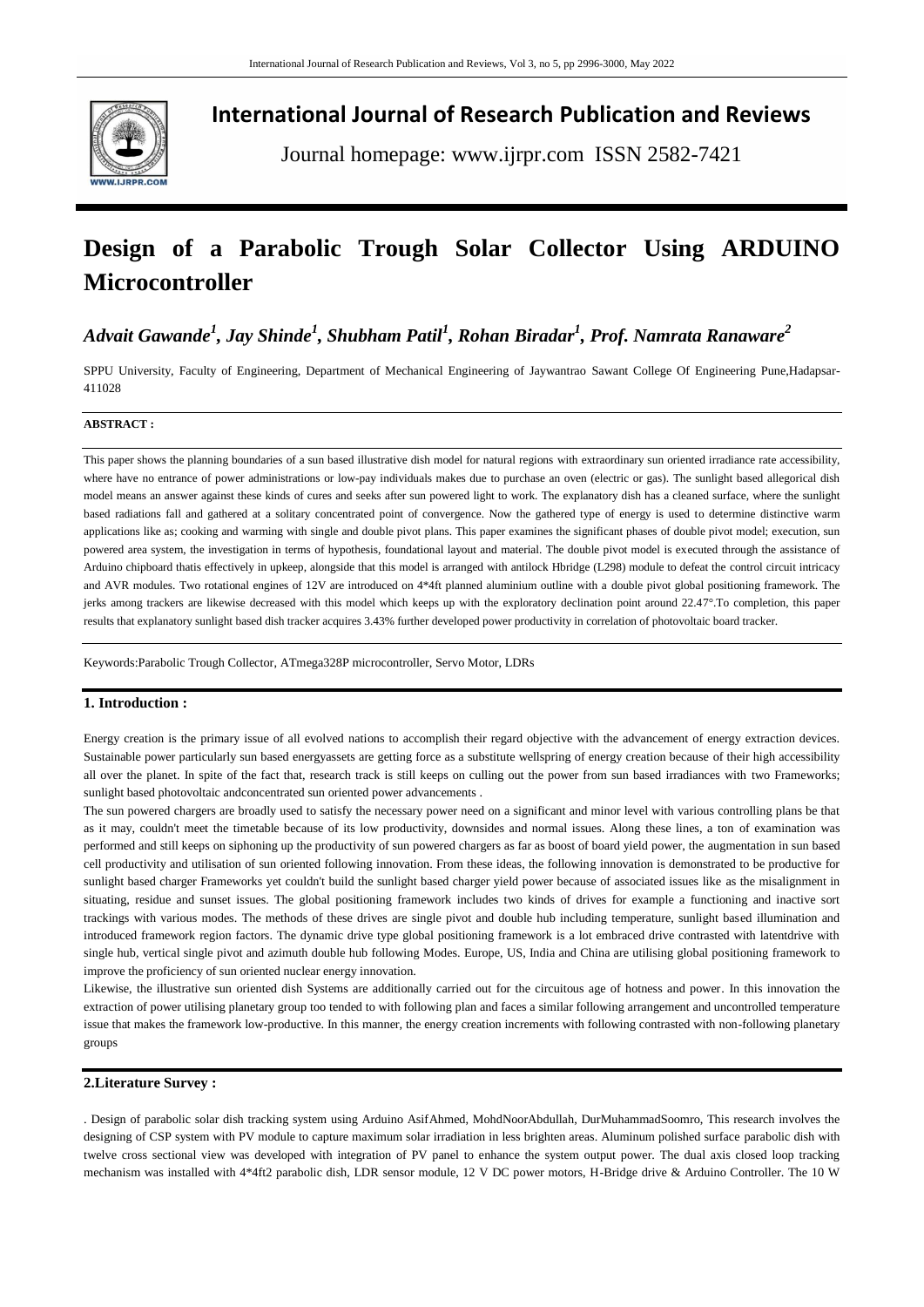polycrystalline solar panel was used as payload receiver for parabolic dish to generate optimum level of output power. The outdoor experiment was performed to analyse solar PV tracker and proposed parabolic dish tracker. The results show that the average output power of solarPV panel was about 5.78 W while, for the proposed parabolic dish PV system was 9.2515 W. Hence, the output power of the designed parabolic dish PV system is 3.43% more improved than the compared solar PV panel. In future this design can be enhanced by changing controller strategy, by in corporation the overheating protection circuit.

2. Smart Temperature Monitoring System for Parabolic Solar Thermal Collector Integrated-with Membrane Distillation System. Nadzirah Mohd Mokhtar, Muhamad Sukri Hadi

In this work, the temperature of salt solution was successfully monitored using a DS18B20 sensor and displayed on an LCD and through a smartphone via Wi-Fi. A data logging system was applied using a microSD card and Arduino Uno as a microcontroller. The temperatureof salt solution was automatically recorded every 15 minutes when the system initiates operation. An automatic water pump controller was also implemented in this system. At 45°C, the water pump will be automatically switched on and flow the salt solution from the preheated tank into the feed tank. In this monitoring system, the variation of salt solution temperature in the pre-heated tank with respect to time was recorded as and presented in graphical images. In terms performance evaluation, the integrated system did not experience any deterioration in removing salt from the salt solution. A

reduction in energy consumptionwas observed as the energy required to heat up the salt solution was much lesser due to supplementary energy supplied by the solar energy system.

#### **COMPONENTS CONFIGURATION :**

#### *1.Arduino UNO.*

#### **Arduino Uno Pinout**

Arduino Uno is a popular microcontroller development board based on 8-bit ATmega328P microcontroller. Along with ATmega328P MCU IC, it consists other components such as crystal oscillator, serial communication, voltage regulator, etc. to support the microcontroll



Arduino Uno

#### *2.LDR.*

The Light Dependent Resistor (LDR) or also popularly known as Photoresistor is just another special type of Resistor and hence has no polarity so they can be connected in any direction. They are breadboard friendly and can be easily used on a perf board also. The symbol for LDR is similar to Resistor but includes inward arrows as shown above in the LDR pinout diagram. The arrows indicate the light signals.

#### *Where to use a LDR:*

A photoresistor or LDR (Light Dependent Resistor), as the name suggests will change it resistance based on the light around it. That is when the resistor is placed in a dark room it will have resistance of few Mega ohms and as we gradually impose light over the sensor its resistance will start to decrease from Mega Ohms to few Ohms.

This property helps the LDR to be used as a Light Sensor. It can detect the amount of light falling on it and thus can predict days and nights. So if you are looking for a sensor to sense light or to distinguish between days and nights then this sensor is the cheap and modest solution for you.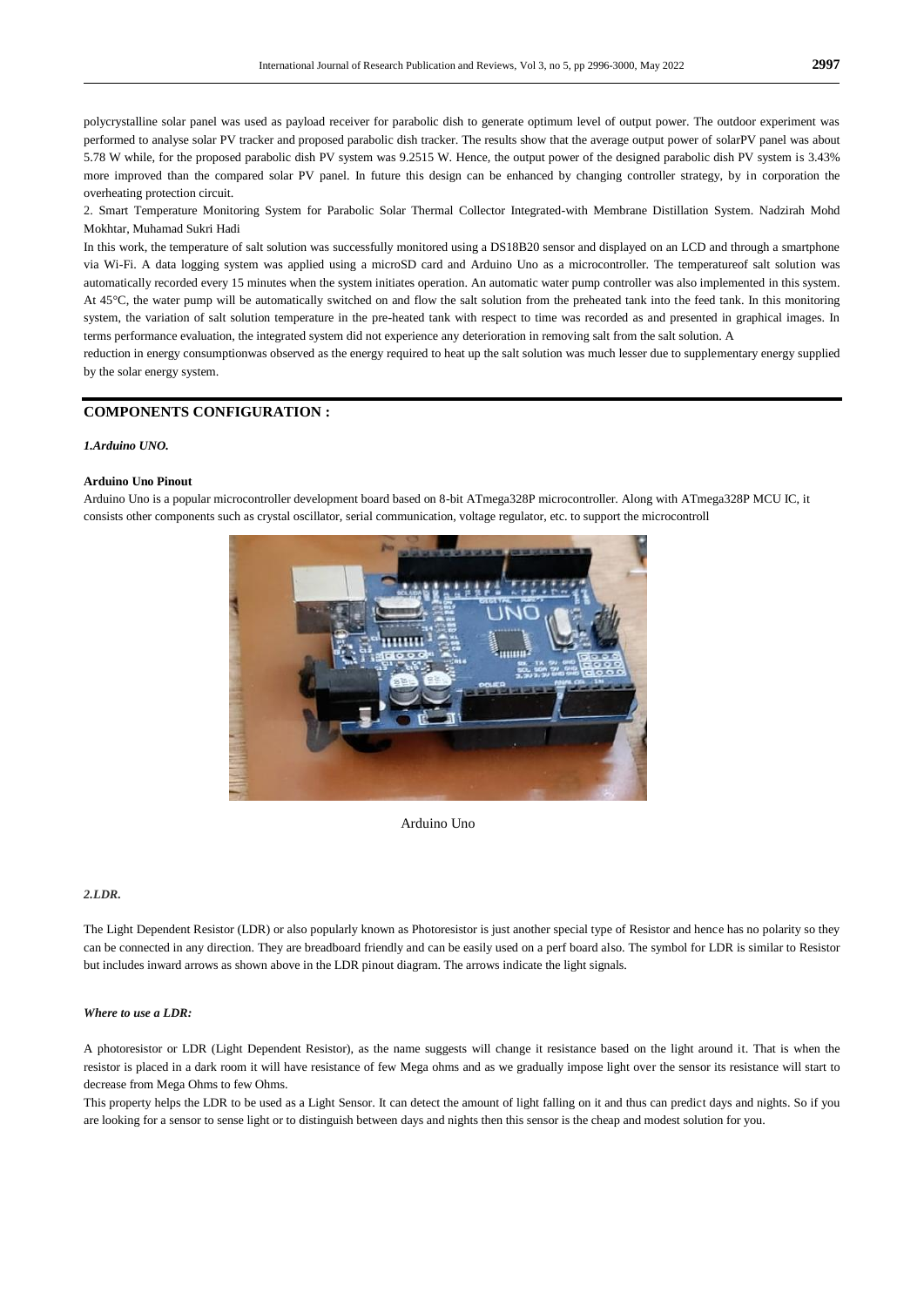



#### *3. Servo Motor.*

The MG996R is a metal gear servo motor with a maximum stall torque of 11 kg/cm. Like other RC servos the motor rotates from 0 to 180 degree based on the duty cycle of the PWM wave supplied toits signal pin.



Servo Motor

#### **3.1 MG996R Servo Motor Features:**

Operating Voltage is +5V typically Current: 2.5A (6V) Stall Torque: 9.4 kg/cm (at 4.8V) Maximum Stall Torque: 11 kg/cm (6V) Operating speed is 0.17 s/60° Gear Type: Metal Rotation : 0°-180° Weight of motor : 55gm Package includes gear horns and screws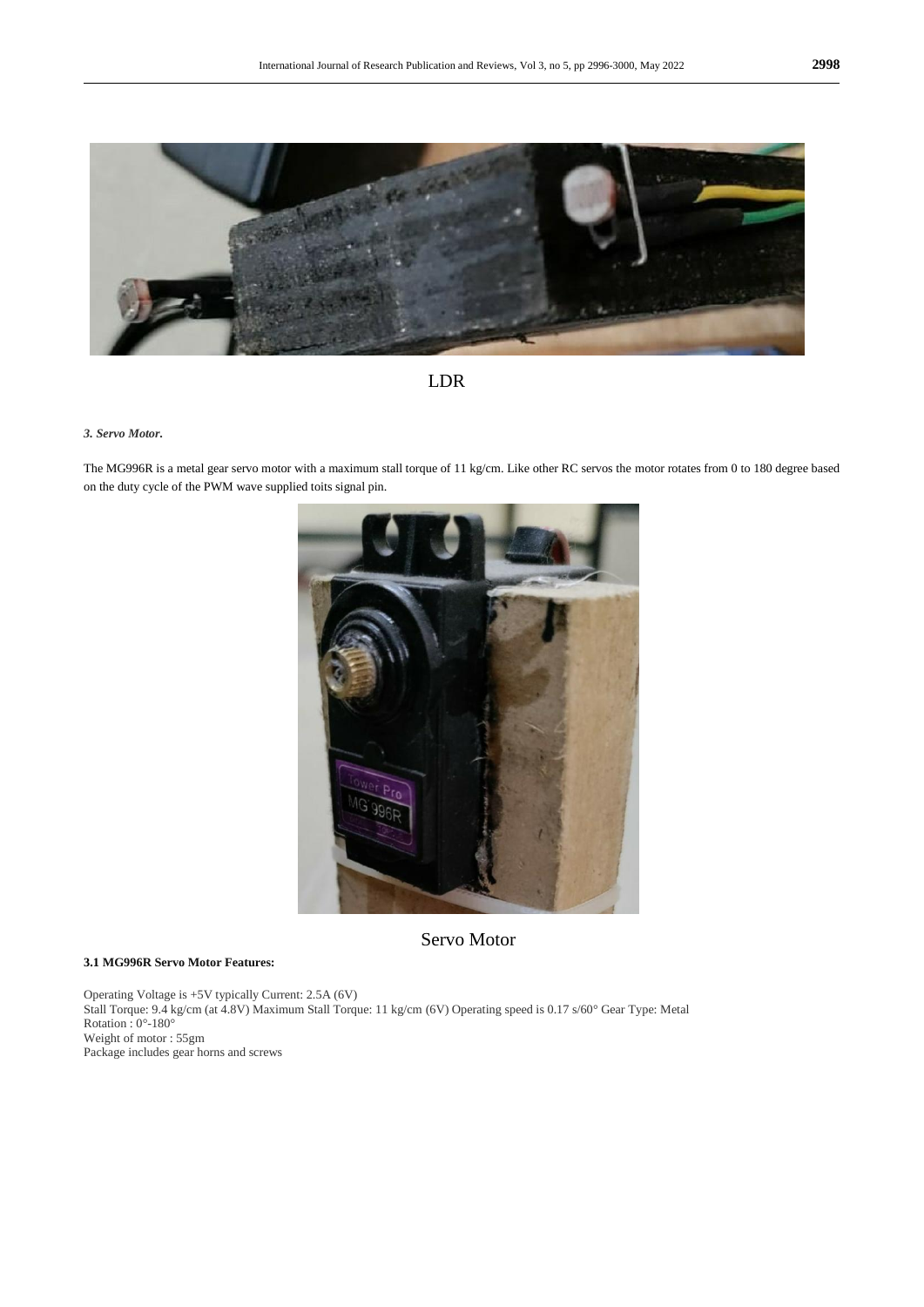#### *4.Parabolic Trough.*

Parabolic trough collects all the sun rays and due to its parabolic nature it reflects rays back to the trough and it helps in increasing the efficiency of the set up.Solar panels are a huge PN junction, which convert solar energy into electricity. As for the monolithic solar battery, it is a small PN junction, in addition to when the sunlight in the above, it can generate electricity, further having all the characteristics of the PN junction. In standard light conditions, its rated output voltage is 0.48V. The solar cell module use of solar lighting is connectedby the multi-plate solar cell constituted. It has a negative temperature

coefficient, and the temperature rises for each degree, the voltage drops 2mV. In use, the open or short circuit of the solar cell is not to be damaged, in fact we also took advantage of this characteristic of the system battery charge and discharge control.



### Parabolic Trough

#### **Conclusion:**

- An Arduino solar tracker was designed and constructed in the current work. LDR light sensors were used to sense the intensity of the solar light occurrence on the photo-voltaic cells panel. Conclusions of this project is summarised as ,the existing tracking system successfully sketched the light source even it is a small torch light, in a dark room, or it is the sun light rays.
- The cost and reliability of this solar tracker creates it suitable for the rural usage. The purpose of renewable energy from this paper offered new and advanced idea to help the people.
- It has been proved through previous research that solar tracking system with single- axis freedom can increase energy output by approximately 20% Therefore, this work in this project is to develop and implement a solar tracking system with parabolic trough and the detection of the sunlight using sensors.
- The control circuit for the solar tracker is based on a ATmega328 P microcontroller. This PIC is the brain of the entire tracking system, and it is programmed to detect the sunlight through sensors and then actuate the motor to position where maximum sunlight could be illuminated onto the surface of the solar panel. After many setbacks in testing of the solar tracker, a lot of time is needed to be set aside for verification and testing due to the unpredictability of the weather and debugging of errors.
- This tracking implementation is successfully achieved with complete design of two degree of freedom using the PIC microcontroller. Suitable components and gear dc motors are used for the prototype model, which exhibit a clear, stable and precise movement to face the sun.

#### *References:*

[1] Saša Pavlović , Velimir S., Darko V., and Emina P., "Optical Design of a Solar Parabolic Concentrating Collector Based on Trapezoidal Reflective Petals," Journal Energy Power Eng., vol. 9, no. 8, pp. 714-720, 2015.

[2] A. A. Rahioon, P. H. Shaikh, Z. A. Memon, A. Ali, and S. Z. Abbas, "Automatic Positioned Control system for Motorized Parabolic solar Dish," Journal of Emerging Technologies IBA Sukkur, pp. 3-7, 2018.

[3] S. Ray and A. K. Tripathi, "Design and development of Tilted Single Axis and Azimuth-Altitude Dual Axis Solar Tracking systems," 1st IEEE Int. Conf. Power Electron. Intell. Control Energy Syst. ICPEICES 2016, pp. 1-6, 2017.